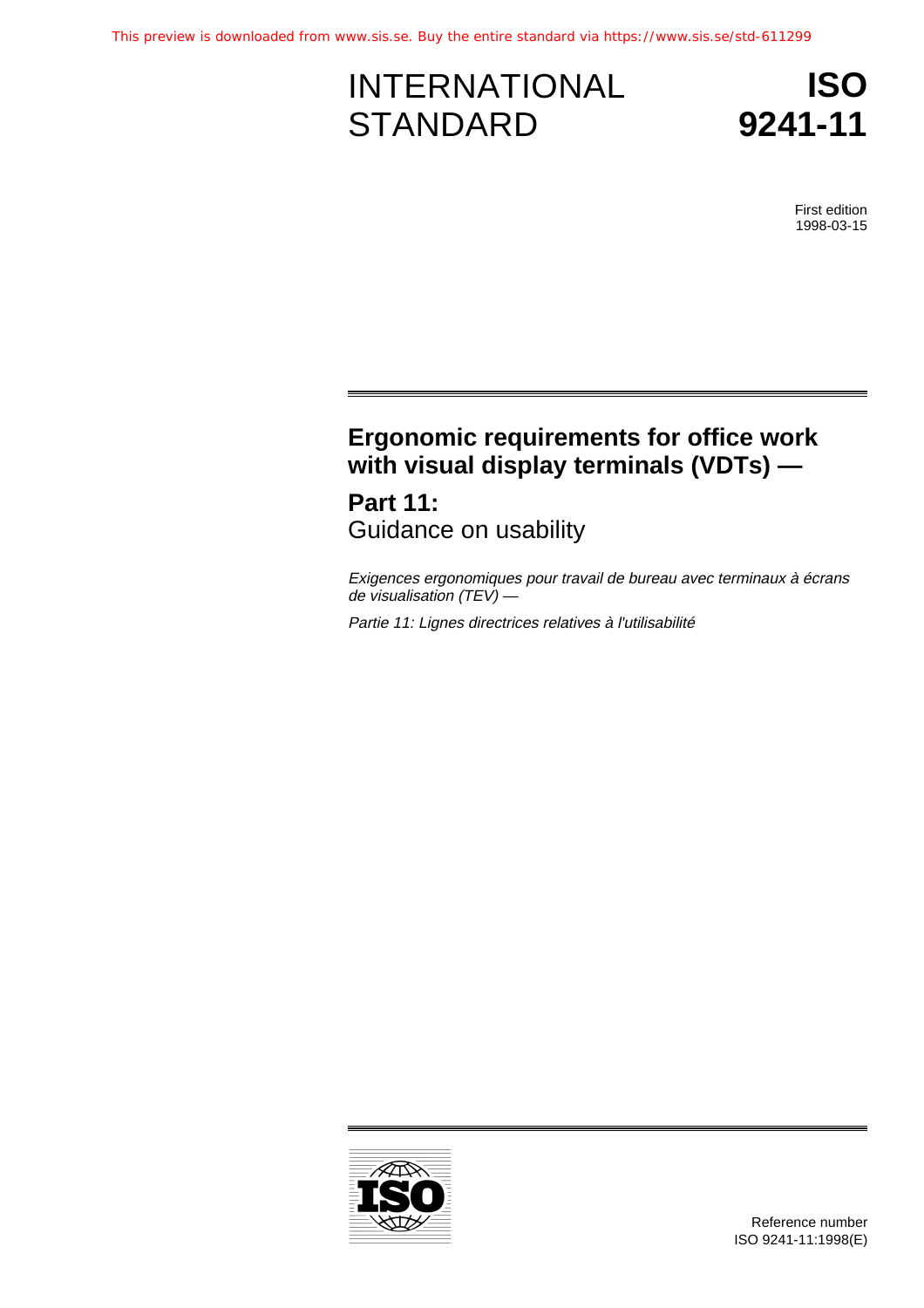### **ISO 9241-11:1998(E)**

### **Contents** Page

| 1                                                      |                                                            | 1              |
|--------------------------------------------------------|------------------------------------------------------------|----------------|
|                                                        |                                                            | 1              |
| 3                                                      |                                                            | 2              |
| 4                                                      |                                                            | $\overline{2}$ |
|                                                        | 5 Specifying and measuring the usability of products       | 3              |
|                                                        | 6 Specification and evaluation of usability during design  | 6              |
|                                                        | 7 Specifying and measuring a work system in use            | 7              |
|                                                        | Annex A: Example of how to specify the context of use      |                |
|                                                        |                                                            |                |
|                                                        | Annex C: Example of a usability requirements specification |                |
| Annex D: Relationship to other International Standards |                                                            | 19             |
|                                                        |                                                            |                |

© ISO 1998

All rights reserved. Unless otherwise specified, no part of this publication may be reproduced or utilized in any form or by any means, electronic or mechanical, including photocopying and microfilm, without permission in writing from the publisher.

International Organization for Standardization

Case postale 56 • CH-1211 Genève 20 • Switzerland

Internet central@iso.ch<br>X.400 c=ch; a=400net

c=ch; a=400net; p=iso; o=isocs; s=central

Printed in Switzerland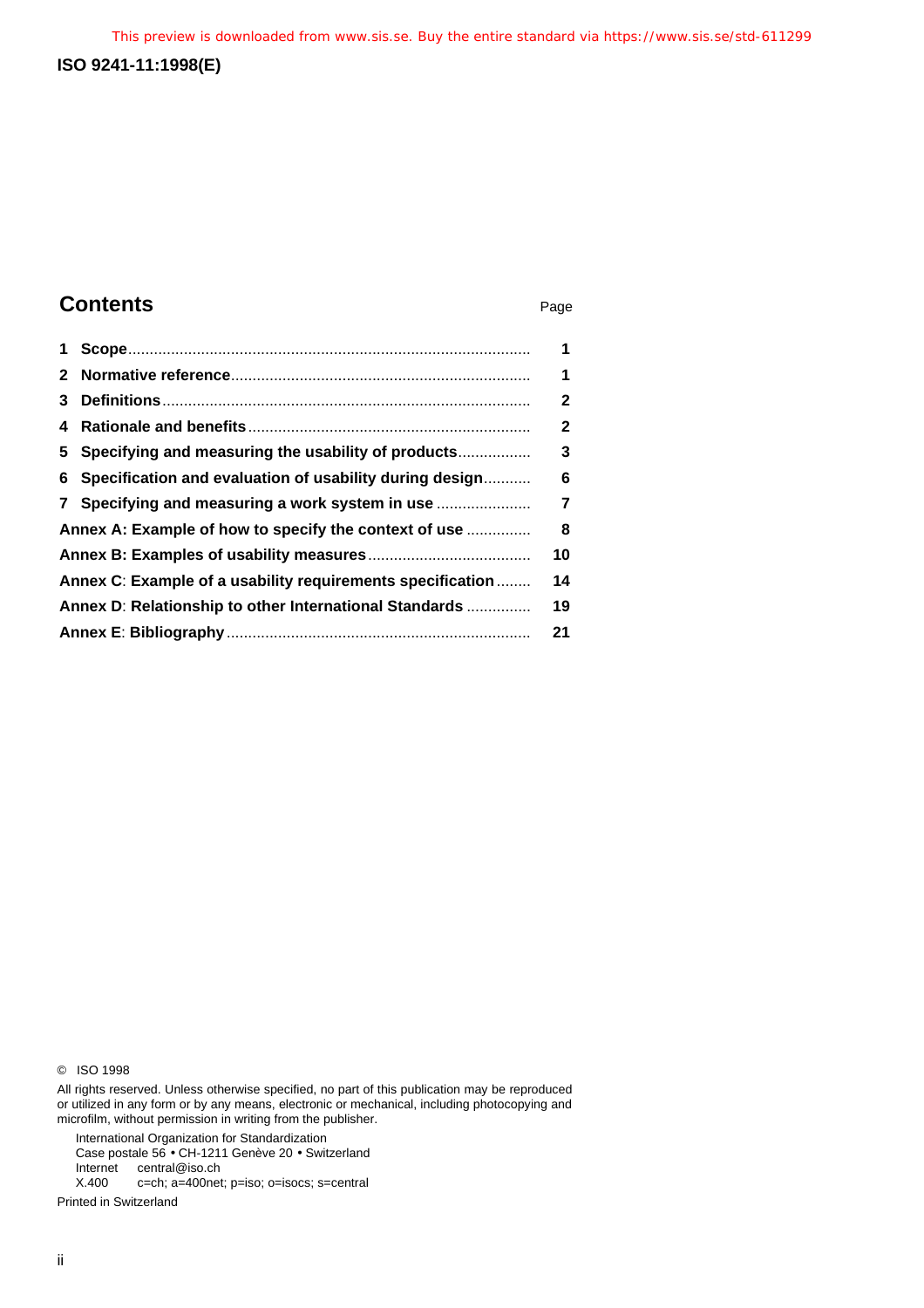### **Foreword**

ISO (the International Organization for Standardization) is a worldwide federation of national standards bodies (ISO member bodies). The work of preparing International Standards is normally carried out through ISO technical committees. Each member body interested in a subject for which a technical committee has been established has the right to be represented on that committee. International organizations, governmental and nongovernmental, in liaison with ISO, also take part in the work. ISO collaborates closely with the International Electrotechnical Commission (IEC) on all matters of electrotechnical standardization.

Draft International Standards adopted by the technical committees are circulated to the member bodies for voting. Publication as an International Standard requires approval by at least 75 % of the member bodies casting a vote.

International Standard ISO 9241-11 was prepared by Technical Committee ISO/TC 159, Ergonomics, Subcommittee SC 4, Ergonomics of humansystem interaction.

ISO 9241 consists of the following parts, under the general title Ergonomic requirements for office work with visual display terminals (VDTs):

- Part 1: General Introduction
- Part 2: Guidance on task requirements
- Part 3: Visual display requirements
- Part 4: Keyboard requirements
- Part 5: Workstation layout and postural requirements
- Part 6: Environmental requirements
- Part 7: Requirements for display with reflections
- Part 8: Requirements for displayed colours
- Part 9: Requirements for non-keyboard input devices
- Part 10: Dialogue principles
- Part 11: Guidance on usability
- Part 12: Presentation of information
- Part 13: User guidance
- Part 14: Menu dialogues
- Part 15: Command dialogues
- Part 16: Direct manipulation dialogues
- Part 17: Form-filling dialogues

Annexes A to E of this part of ISO 9241 are for information only.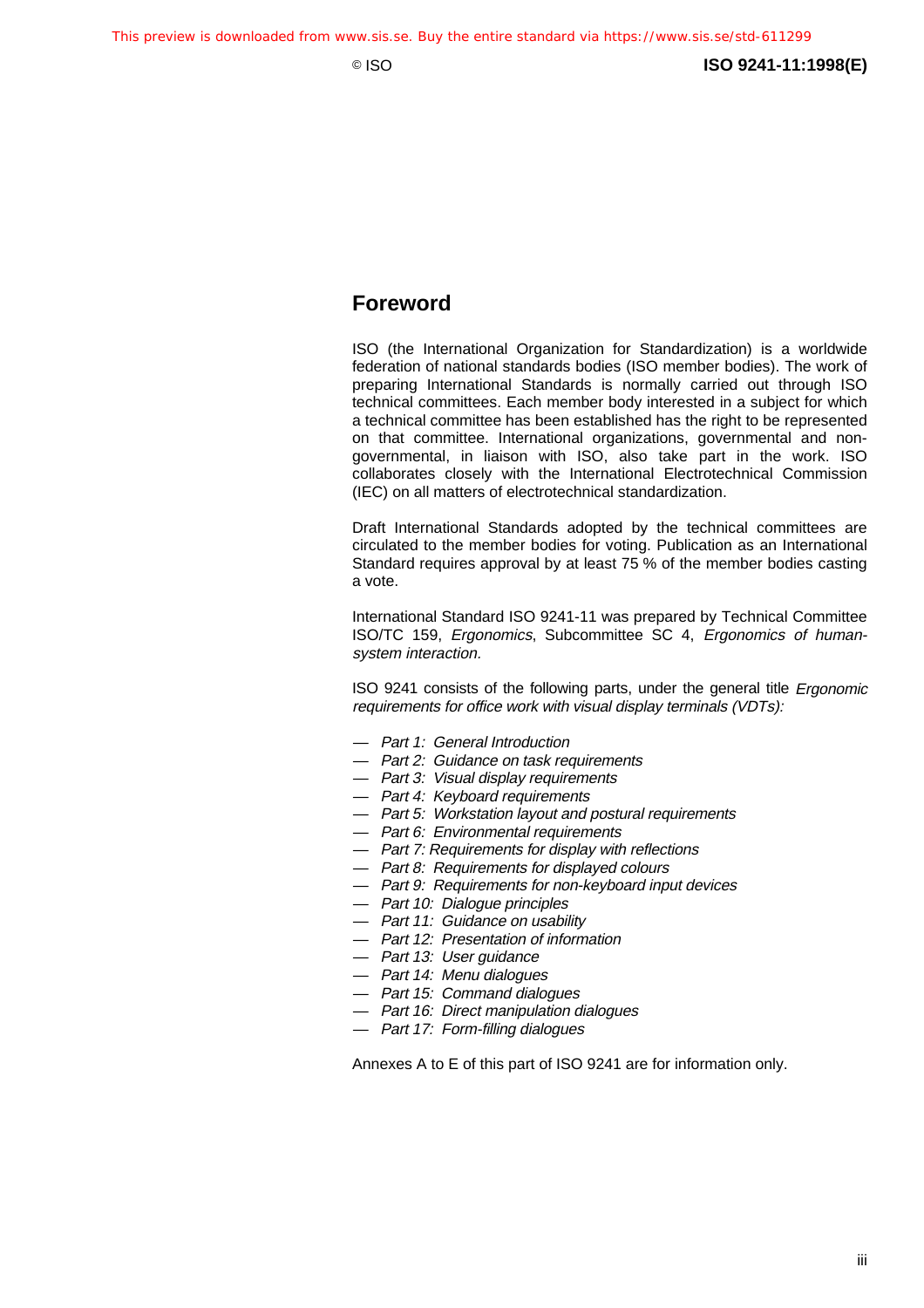**ISO 9241-11:1998(E)** © ISO

### **Introduction**

The objective of designing and evaluating visual display terminals for usability is to enable users to achieve goals and meet needs in a particular context of use. ISO 9241-11 explains the benefits of measuring usability in terms of user performance and satisfaction. These are measured by the extent to which the intended goals of use are achieved, the resources that have to be expended to achieve the intended goals, and the extent to which the user finds the use of the product acceptable.

ISO 9241-11 emphasizes that visual display terminal usability is dependent on the context of use and that the level of usability achieved will depend on the specific circumstances in which a product is used. The context of use consists of the users, tasks, equipment (hardware, software and materials), and the physical and social environments which may all influence the usability of a product in a work system. Measures of user performance and satisfaction assess the overall work system, and, when a product is the focus of concern, these measures provide information about the usability of that product in the particular context of use provided by the rest of the work system. The effects of changes in other components of the work system, such as the amount of user training, or the improvement of the lighting, can also be measured by user performance and satisfaction.

The term usability is sometimes used to refer more narrowly to the attributes of a product which make it easier to use (see Annex D). Requirements and recommendations relating to the attributes of the hardware, software and environment which contribute to visual display terminal usability, and the ergonomic principles underlying them, are provided in other parts of ISO 9241.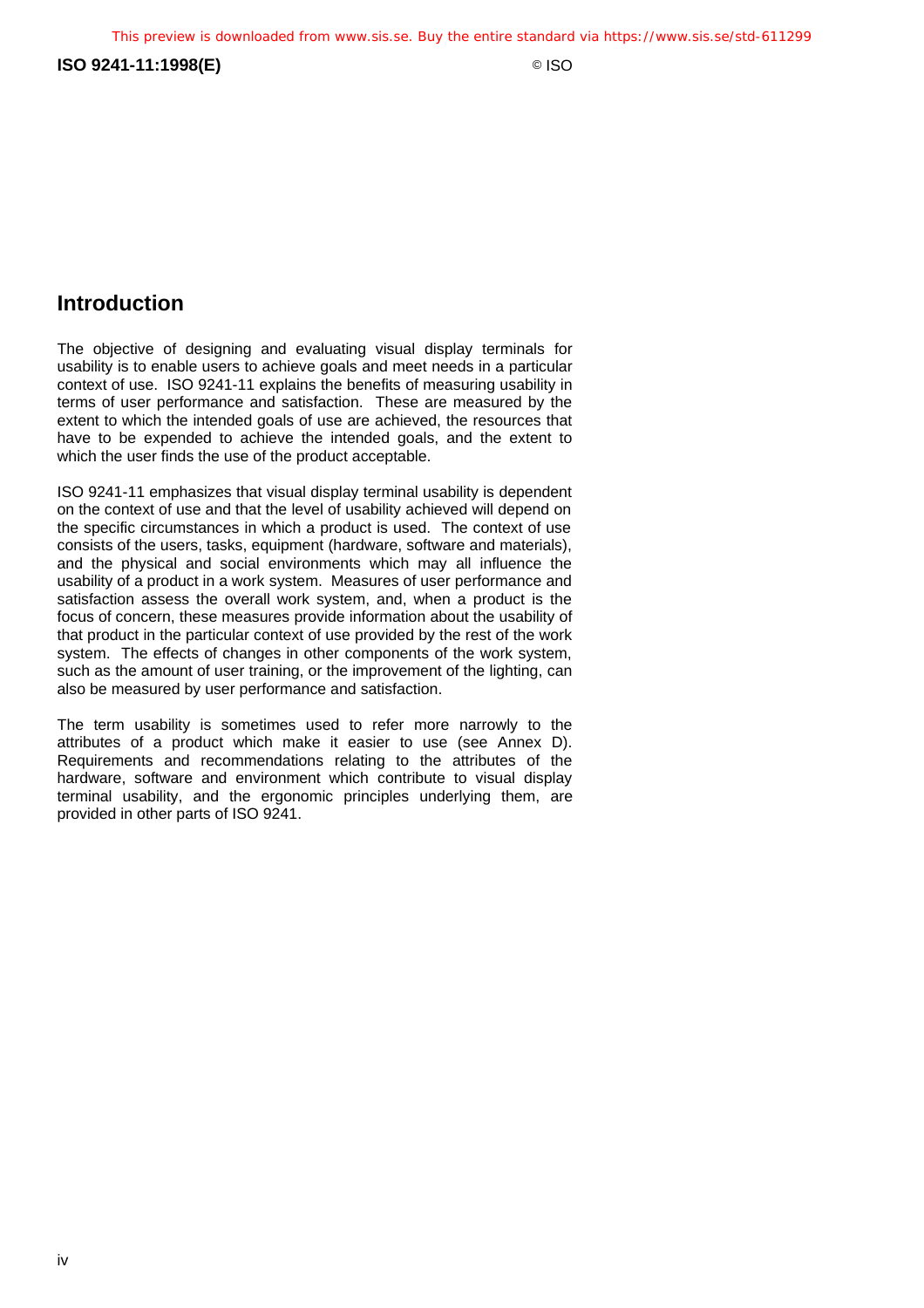### **INTERNATIONAL STANDARD** ◎ ISO **ISO 8241-11:1998(E)**

### **Ergonomic requirements for office work with visual display terminals (VDTs) —**

**Part 11:** Guidance on usability

### **1 Scope**

ISO 9241-11 defines usability and explains how to identify the information which is necessary to take into account when specifying or evaluating usability of a visual display terminal in terms of measures of user performance and satisfaction. Guidance is given on how to describe the context of use of the product (hardware, software or service) and the relevant measures of usability in an explicit way. The guidance is given in the form of general principles and techniques, rather than in the form of requirements to use specific methods.

The guidance in ISO 9241-11 can be used in procurement, design, development, evaluation, and communication of information about usability. ISO 9241-11 includes guidance on how the usability of a product can be specified and evaluated. It applies both to products intended for general application and products being acquired for or being developed within a specific organization.

ISO 9241-11 also explains how measures of user performance and satisfaction can be used to measure how any component of a work system affects the whole work system in use.

The guidance includes procedures for measuring usability but does not detail all the activities to be undertaken. Specification of detailed user-based methods of measurement is beyond the scope of ISO 9241-11, but further information can be found in Annex B and the bibliography in Annex E.

ISO 9241-11 applies to office work with visual display terminals. It can also apply in other situations where a user is interacting with a product to achieve goals. ISO 9241 parts 12 to 17 provide conditional recommendations which are applicable in specific contexts of use. he guidance in this Part of ISO 9241 can be used in conjunction with ISO 9241 Parts 12 to 17 in order to help identify the applicability of individual recommendations.

ISO 9241-11 focuses on usability and does not provide comprehensive coverage of all objectives of ergonomic design referred to in ISO 6385. However, design for usability will contribute positively to ergonomic objectives, such as the reduction of possible adverse effects of use on human health, safety and performance.

ISO 9241-11 does not cover the processes of system development. Human-centred design processes for interactive systems are described in ISO 13407.

### **2 Normative reference**

The following standard contains provisions which, through reference in this text, constitute provisions of this part of ISO 9241. At the time of publication, the edition indicated was valid. All standards are subject to revision, and parties to agreements based on this part of ISO 9241 are encouraged to investigate the possibility of applying the most recent edition of the standard indicated below. Members of IEC and ISO maintain registers of currently valid International Standards.

ISO 6385:1981, Ergonomic requirements in the design of work systems.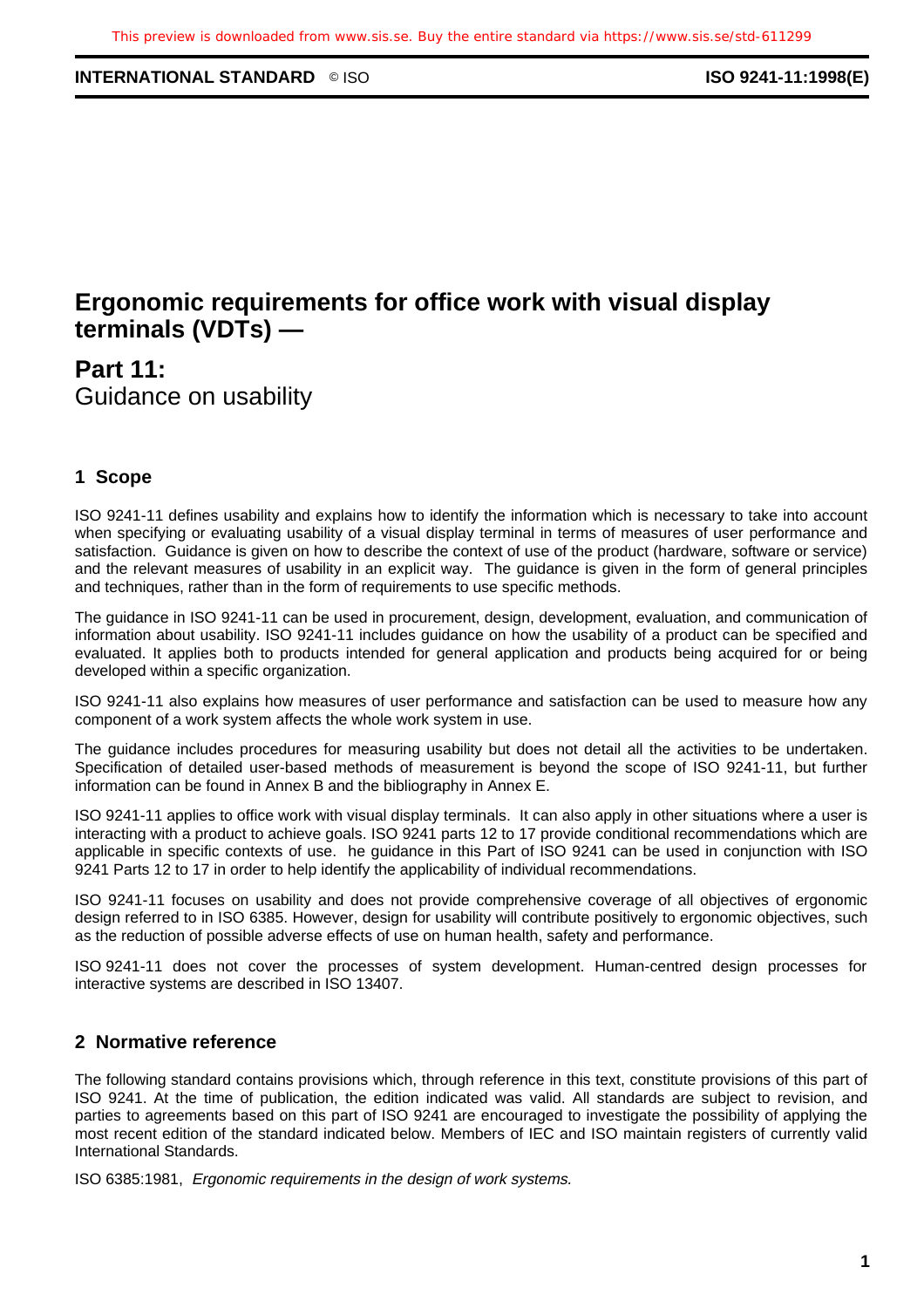This preview is downloaded from www.sis.se. Buy the entire standard via https://www.sis.se/std-611299

**ISO 9241-11:1998(E)** © ISO

### **3 Definitions**

For the purposes of this part of ISO 9241, the following definitions apply:

**3.1 usability:** Extent to which a product can be used by specified users to achieve specified goals with effectiveness, efficiency and satisfaction in a specified context of use.

NOTE — See Annex D for other approaches to usability.

**3.2 effectiveness:** Accuracy and completeness with which users achieve specified goals.

**3.3 efficiency:** Resources expended in relation to the accuracy and completeness with which users achieve goals.

**3.4 satisfaction:** Freedom from discomfort, and positive attitudes towards the use of the product.

**3.5 context of use:** Users, tasks, equipment (hardware, software and materials), and the physical and social environments in which a product is used.

**3.6 work system:** System, consisting of users, equipment, tasks and a physical and social environment, for the purpose of achieving particular goals.

NOTE — The context of use consists of those components of the work system which are treated as given when specifying or measuring usability.

**3.7 user:** Person who interacts with the product.

- **3.8 goal:** Intended outcome.
- **3.9 task:** Activities required to achieve a goal.
- NOTE 1 These activities can be physical or cognitive.
- NOTE 2 Job responsibilities can determine goals and tasks.

**3.10 product:** Part of the equipment (hardware, software and materials) for which usability is to be specified or evaluated.

**3.11 measure** (noun) : Value resulting from measurement and the process used to obtain that value.

### **4 Rationale and benefits**

Usability is an important consideration in the design of products because it is concerned with the extent to which the users of products are able to work effectively, efficiently and with satisfaction.

The usability of products can be improved by incorporating features and attributes known to benefit the users in a particular context of use. In order to determine the level of usability achieved, it is necessary to measure the performance and satisfaction of users working with a product. Measurement of usability is particularly important in view of the complexity of the interactions between the user, the goals, the task characteristics and the other elements of the context of use. A product can have significantly different levels of usability when used in different contexts.

Planning for usability as part of the design and development of products involves the systematic identification of requirements for usability, including usability measures and verifiable descriptions of the context of use. These provide design targets which can be the basis for verification of the resulting design.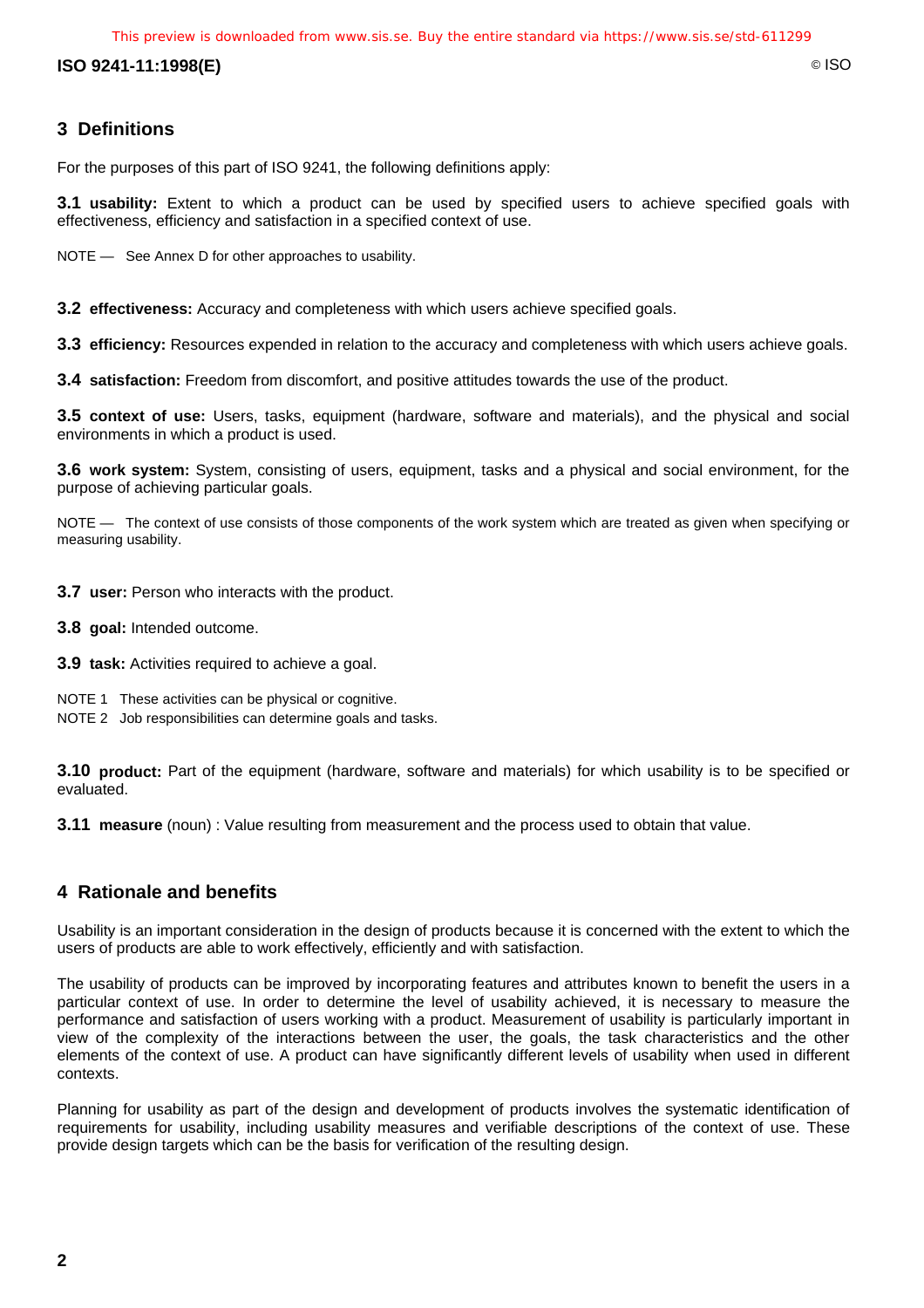© ISO **ISO 9241-11:1998(E)**

The approach adopted in ISO 9241-11 has benefits which include:

- The framework can be used to identify the aspects of usability and the components of the context of use to be taken into account when specifying, designing or evaluating the usability of a product.
- The performance (effectiveness and efficiency) and satisfaction of the users can be used to measure the extent to which a product is usable in a particular context.
- Measures of the performance and satisfaction of the users can provide a basis for the comparison of the relative usability of products with different technical characteristics which are used in the same context
- The usability planned for a product can be defined, documented and verified (e.g. as part of a quality plan).

### **5 Specifying and measuring the usability of products**

#### **5.1 Framework for specifying usability**

#### **5.1.1 Purpose**

The framework describes the components of usability and the relationship between them.

#### **5.1.2 Components of usability**

In order to specify or measure usability it is necessary to identify the goals and to decompose effectiveness, efficiency and satisfaction and the components of the context of use into sub-components with measurable and verifiable attributes. The components and the relationships between them are illustrated in figure 1.



**Figure 1 — Usability framework**

#### **5.1.3 Information needed**

When specifying or measuring usability, the following information is needed:

- a description of the intended goals;
- a description of the components of the context of use including users, tasks, equipment, and environments. This may be a description of an existing context, or a specification of intended contexts. The relevant aspects of the context and the level of detail required will depend on the scope of the issues being addressed. The description of the context needs to be sufficiently detailed so that those aspects of the context which may have a significant influence on usability could be reproduced;
- target or actual values of effectiveness, efficiency, and satisfaction for the intended contexts.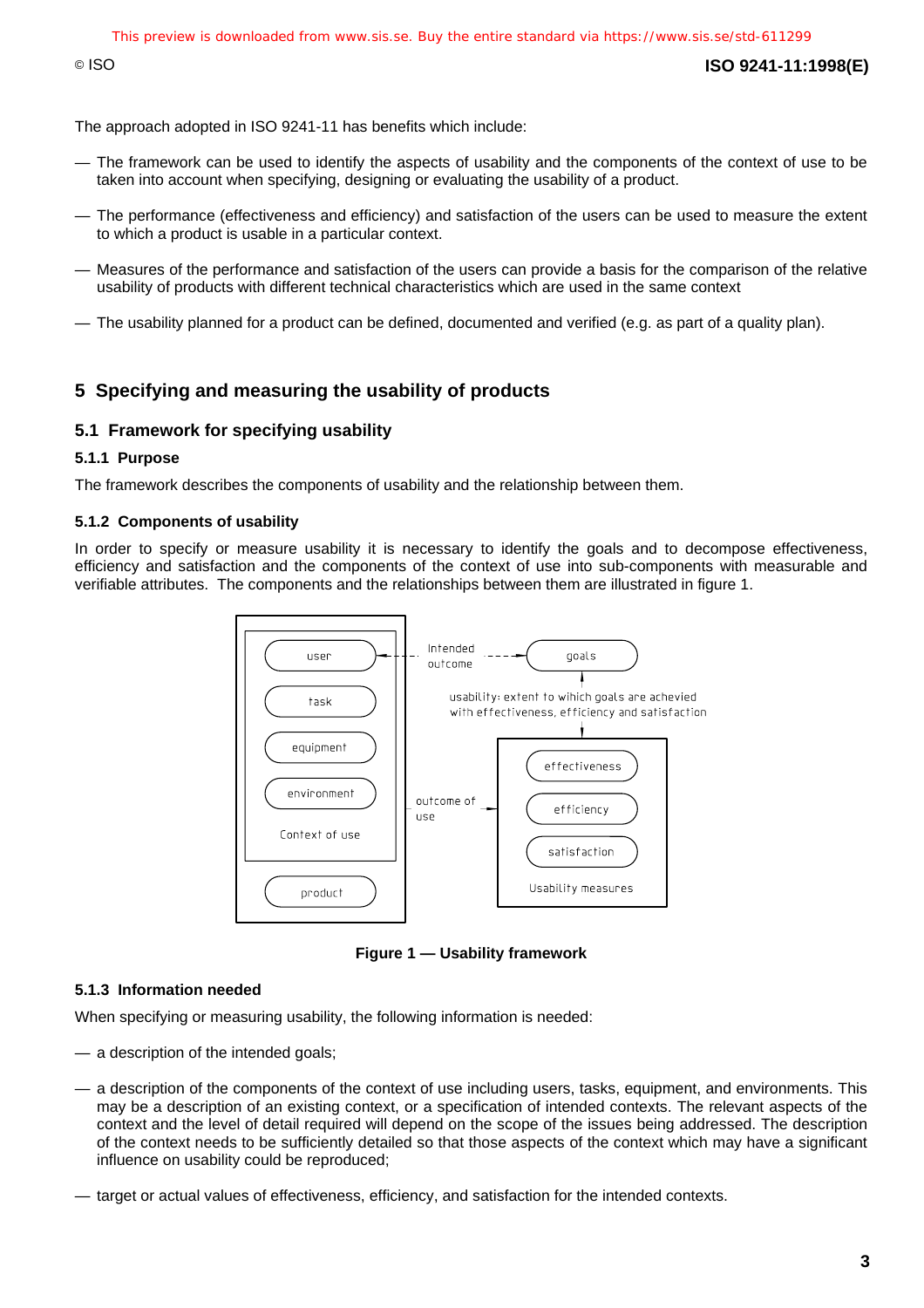#### **ISO 9241-11:1998(E)** © ISO

### **5.2 Description of goals**

The goals of use of a product should be described. Goals may be decomposed into subgoals which specify components of an overall goal and the criteria which would satisfy that goal. For example, a telephone sales clerk might have the goal to "Maintain customer orders". This overall goal might then be decomposed into subgoals such as:

- "Make accurate record of all orders placed by customers";
- "Provide information rapidly in response to customer inquiries about orders placed".

The level at which the overall goal is set is a function of the boundary of the work system which is under consideration and which provides the context of use. In the example above, the work system under consideration consists of clerks taking telephone orders.

#### **5.3 Context of use**

#### **5.3.1 Description of users**

Relevant characteristics of the users need to be described. These can include knowledge, skill, experience, education, training, physical attributes, and motor and sensory capabilities. It may be necessary to define the characteristics of different types of user, for example users having different levels of experience or performing different roles.

#### **5.3.2 Description of tasks**

Tasks are the activities undertaken to achieve a goal. Characteristics of tasks which may influence usability should be described, e.g. the frequency and the duration of the task.

Detailed descriptions of the activities and processes may be required if the description of the context is to be used as a basis for the design or evaluation of details of interaction with the product. This may include description of the allocation of activities and steps between the human and technological resources. Tasks should not be described solely in terms of the functions or features provided by a product or system. Any description of the activities and steps involved in performing the task should be related to the goals which are to be achieved.

For the purposes of evaluating usability, a set of key tasks will typically be selected to represent the significant aspects of the overall task.

NOTE — User tasks and subtasks can be identified by task analysis (for more information see the bibliography in Annex E).

#### **5.3.3 Description of equipment**

Relevant characteristics of the equipment need to be described. The description of the hardware, software and materials associated with a visual display terminal may be in terms of a set of products (or system components), one or more of which may be the focus of usability specification or evaluation, or it may be in terms of a set of attributes or performance characteristics of the hardware, software and other materials.

#### **5.3.4 Description of environments**

Relevant characteristics of the physical and social environment need to be described. Aspects which may need to be described include attributes of the wider technical environment (e.g. the local area network), the physical environment (e.g. workplace, furniture), the ambient environment (e.g. temperature, humidity) and the social and cultural environment (e.g. work practices, organisational structure and attitudes).

#### **5.3.5 Examples**

Annex A gives examples of how the components of the context of use can be described in terms of characteristics which may be relevant to usability.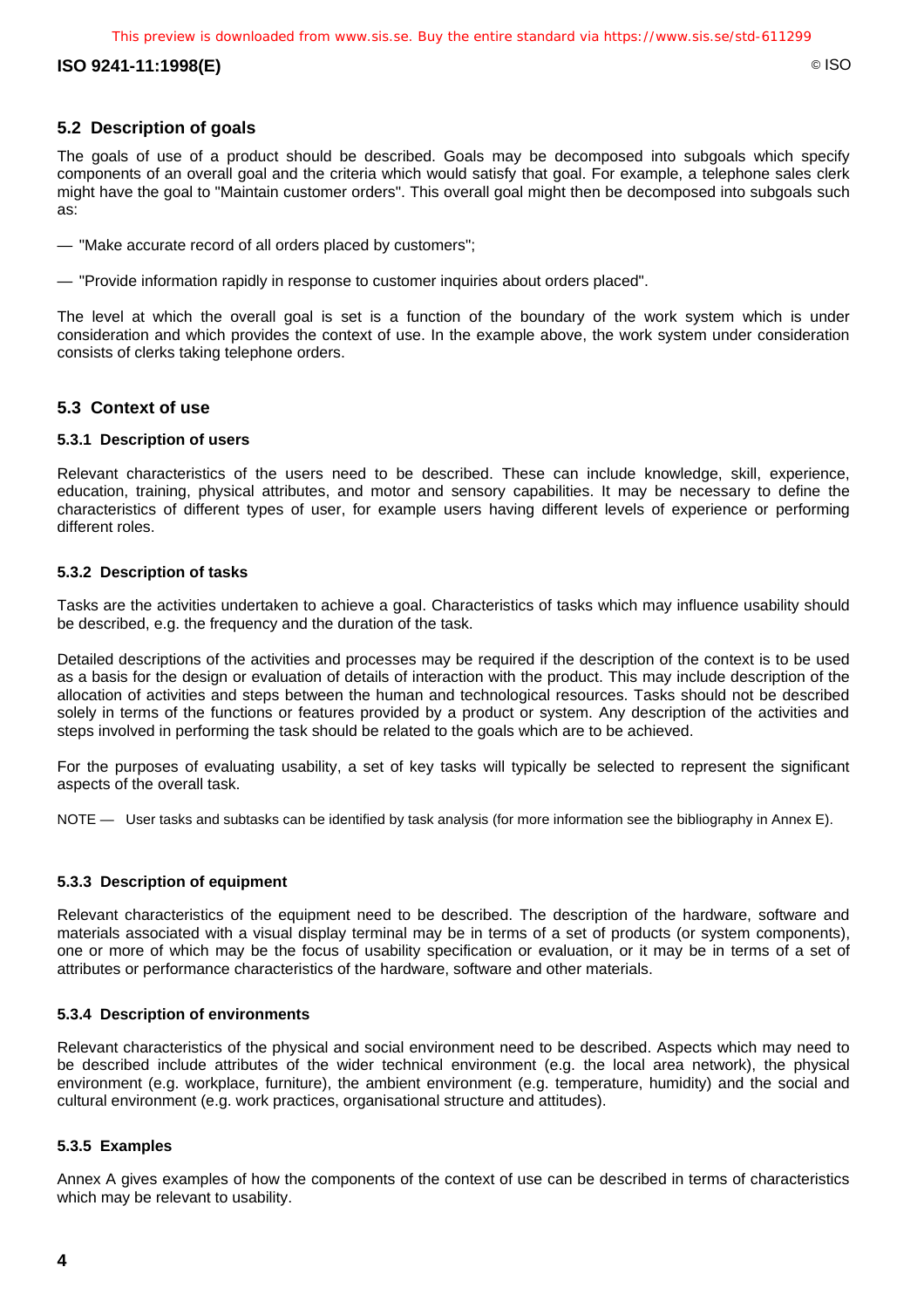### **5.4 Usability measures**

#### **5.4.1 Choice of measures**

It is normally necessary to provide at least one measure for each of effectiveness, efficiency and satisfaction. Because the relative importance of components of usability depends on the context of use and the purposes for which usability is being described, there is no general rule for how measures should be chosen or combined.

The choice of measures and the level of detail of each measure, is dependent on the objectives of the parties involved in the measurement. The relative importance of each measure to the goals should be considered. For example where usage is infrequent, high importance may be given to measures of learning and re-learning.

If it is not possible to obtain objective measures of effectiveness and efficiency, subjective measures based on the user's perception can provide an indication of effectiveness and efficiency.

#### **5.4.2 Effectiveness**

Measures of effectiveness relate the goals or subgoals of the user to the accuracy and completeness with which these goals can be achieved.

For example if the desired goal is to accurately reproduce a two-page document in a specified format, then accuracy could be specified or measured by the number of spelling mistakes and the number of deviations from the specified format, and completeness by the number of words of the document transcribed divided by the number of words in the source document.

#### **5.4.3 Efficiency**

Measures of efficiency relate the level of effectiveness achieved to the expenditure of resources. Relevant resources can include mental or physical effort, time, materials or financial cost. For example, human efficiency could be measured as effectiveness divided by human effort, temporal efficiency as effectiveness divided by time, or economic efficiency as effectiveness divided by cost.

If the desired goal is to print copies of a report, then efficiency could be specified or measured by the number of usable copies of the report printed, divided by the resources spent on the task such as labour hours, process expense and materials consumed.

#### **5.4.4 Satisfaction**

Satisfaction measures the extent to which users are free from discomfort, and their attitudes towards the use of the product.

Satisfaction can be specified and measured by subjective rating on scales such as discomfort experienced, liking for the product, satisfaction with product use, or acceptability of the workload when carrying out different tasks, or the extent to which particular usability objectives (such as efficiency or learnability) have been met. Other measures of satisfaction might include the number of positive and negative comments recorded during use. Additional information can be obtained from longer-term measures such as rate of absenteeism, observation of overloading or underloading of the user's cognitive or physical workload, or from health problem reports, or the frequency with which users request transfer to another job.

#### **5.4.5 Further examples**

Further examples of measures that can be used for assessing usability are included in Annexes B and C.

#### **5.5 Interpretation of measures**

Care should be taken in generalizing the results of any measurement of usability to another context which may have significantly different types of users, tasks or environments. If measures of usability are obtained over short periods of time, the values may not take account of infrequent events which could have a significant impact on usability, for example intermittent system errors.

For a general-purpose product, it will generally be necessary to specify or measure usability in several different representative contexts, which will be a subset of the possible contexts and of the tasks which can be performed. There may be differences between usability in these contexts.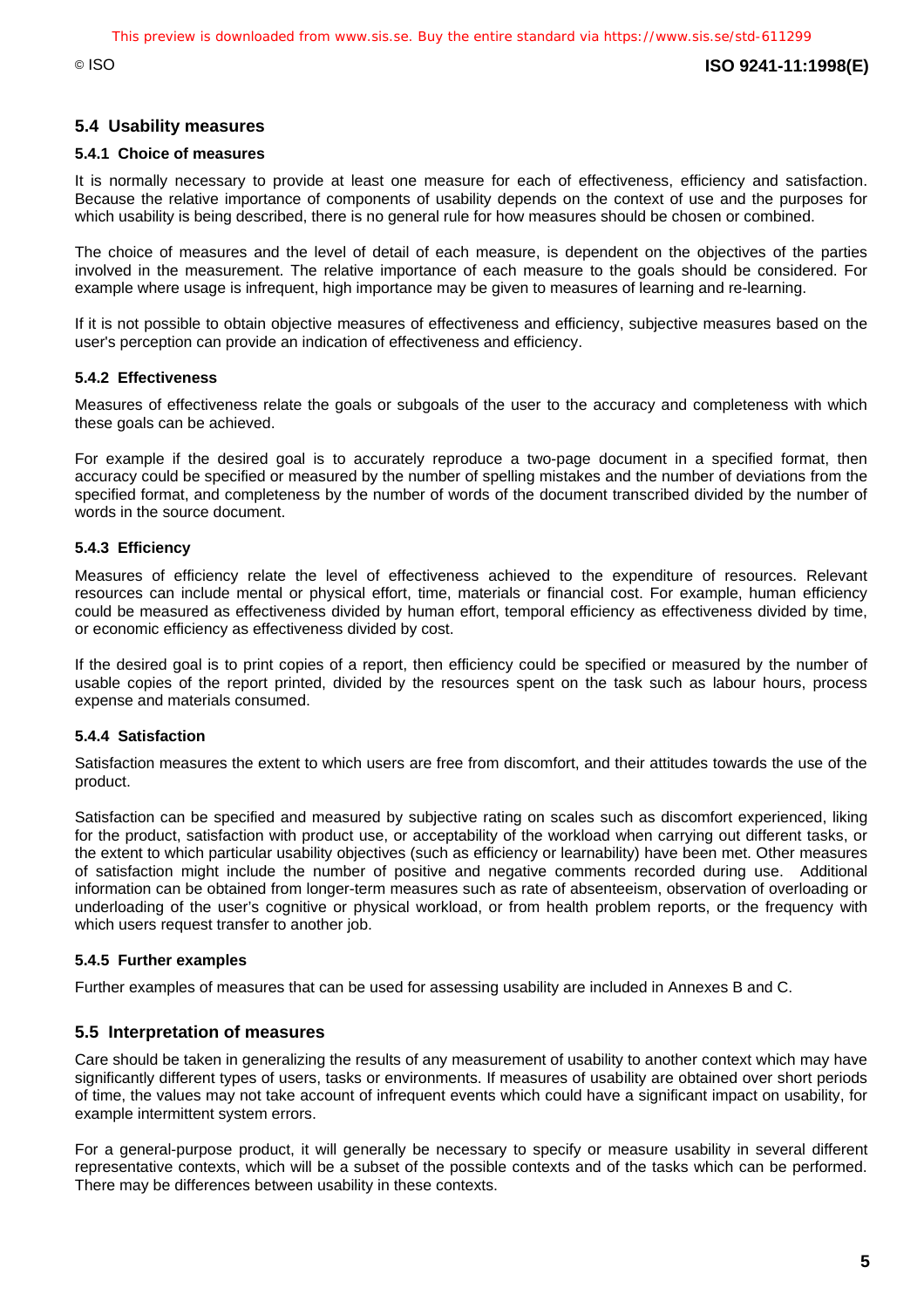**ISO 9241-11:1998(E)** © ISO

### **6 Specification and evaluation of usability during design**

### **6.1 Specification of the intended context of use for a product**

Information about the characteristics of users, their goals and tasks and the environments in which the tasks are carried out provides important information for use in the specification of overall product requirements, prior to development of specific usability requirements.

### **6.2 Specification of usability requirements for a product**

Prior to development, an organisation seeking to acquire a product specifically adapted to its needs can use the information in ISO 9241-11 as a framework for specifying the usability requirements which the product should meet and against which acceptance testing may be carried out. Specific contexts in which usability is to be measured should be identified, measures of effectiveness, efficiency and satisfaction selected, and acceptance criteria based on these measures established (an example is given in Annex C).

### **6.3 Product development**

The definition and framework for usability can be used by product development teams to establish a common understanding of the concept of usability, and can help product development teams address the breadth of issues associated with product usability.

A developer can use the guidance in ISO 9241-11 to help specify usability targets for the product (see Annex C). At various stages during the development process the developer can measure the usability achieved against these targets. This information enables objective decisions to be taken about the need for design changes to enhance usability, and about trade-offs which may be appropriate between usability and other requirements.

### **6.4 Specification or evaluation of product attributes**

The guidance on context of use can be used to identify the users, tasks and environments so that more accurate judgements can be made about the needs for particular product attributes.

### **6.5 Usability measurement**

ISO 9241-11 provides information to support measurement of usability. For example, description of the characteristics of users can assist with the selection of users to participate in evaluation. Identification of user's goals can assist with the selection of appropriate tasks for usability testing or reviews. The characteristics of the environment in which a product is likely to be used need to be described if that environment has to be simulated to ensure the validity of test results.

ISO 9241-11 also provides a basis from which measures of usability can be generated. Product developers can develop appropriate measures of efficiency, effectiveness, and/or satisfaction (see Annex B).

### **6.6 Usability input to a quality plan**

The activities listed in 6.1 to 6.5 can provide a basis for defining, documenting and verifying usability as a part of a quality plan. Figure 2 outlines the relationship between these activities and the resulting documents and other forms of output. These could be included in a quality plan (e.g. as described in ISO 9000-3).

### **6.7 Comparative evaluation of products**

The guidance in ISO 9241-11 can be used to assist in making a choice between products already available. Having specified the usability requirements in terms of the intended goals, context of use and which measures of effectiveness, efficiency and satisfaction are to be used, the guidance can then be used to specify test conditions and evaluation criteria. The test conditions should be representative of important aspects of the overall context of use.